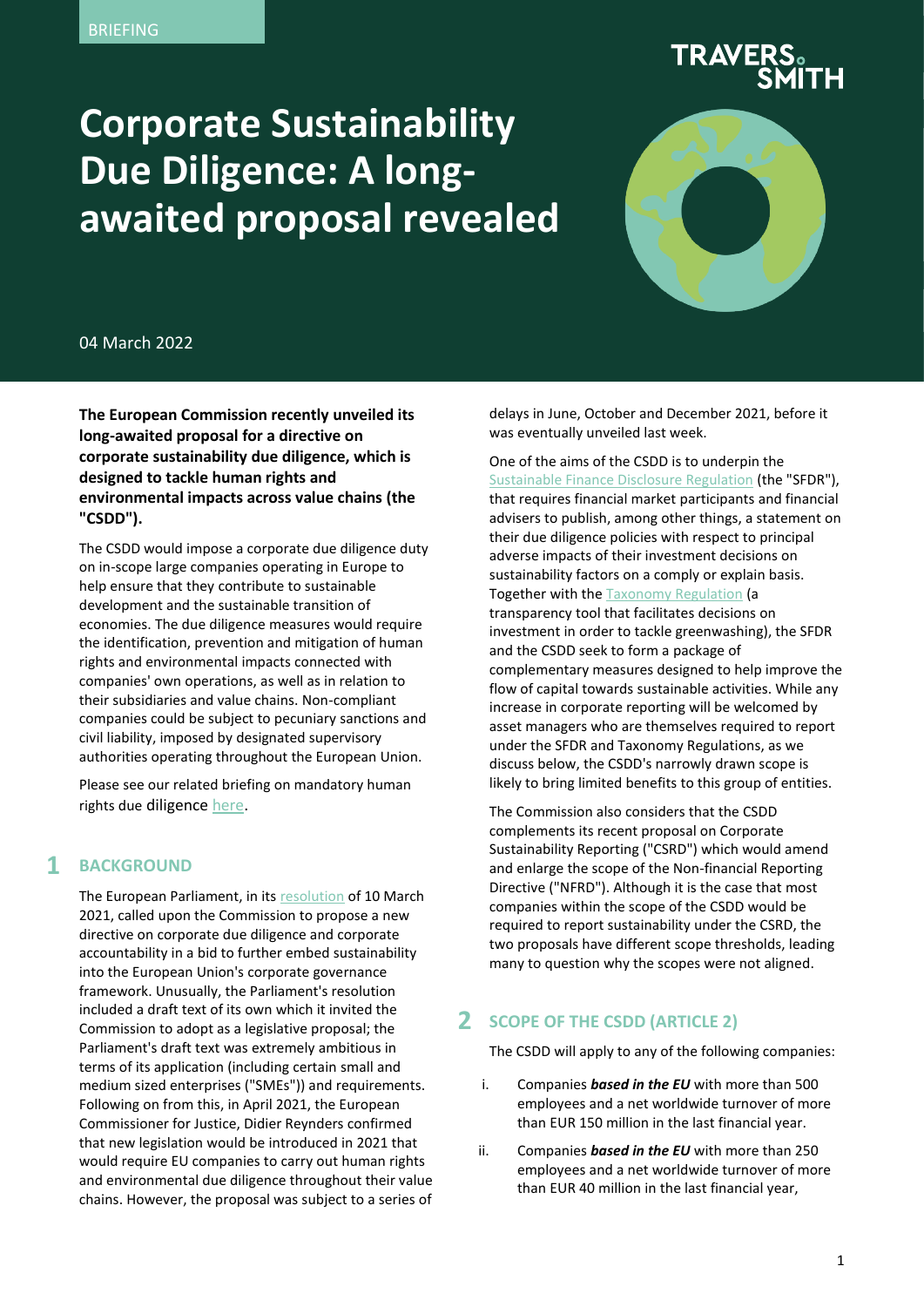provided at least 50% of this turnover is generated **3** in one of the following high-risk sectors:

- a) the manufacture and / or wholesale of textiles, leather and related products (including footwear);
- b) agriculture, forestry, fisheries (including aquaculture), the manufacture of food products, and the wholesale trade of agricultural raw materials, live animals, wood, food, and beverages; or
- c) the extraction of mineral resources regardless from where they are extracted (including crude petroleum, natural gas, coal, lignite, metals and metal ores, as well as all other, non-metallic minerals and quarry products), the manufacture of basic metal products, other non-metallic mineral products and fabricated metal products (except machinery and equipment), and the wholesale trade of mineral resources, basic and intermediate mineral products (including metals and metal ores, construction materials, fuels, chemicals and other intermediate products), (together, the "**High-Risk Sectors**").
- iii. Companies based *outside the EU* with a turnover generated in the EU of more than EUR 150 million.
- iv. Companies based *outside the EU* with a turnover generated in the EU of more than EUR 40 million, provided at least 50% of this turnover is generated in a High-Risk Sector.

It is worth noting that the definition of "company" also covers regulated financial undertakings regardless of their form, including investment firms and asset managers. The CSDD could be quite burdensome for asset managers considering that the operations of covered organisations' subsidiaries must also be diligenced.

The European Commission has estimated that the CSDD will cover 13,000 EU companies and around 4,000 third country companies. While SMEs are not directly in scope, they will be impacted by the CSDD to the extent that they operate within the value chains of any company in scope. This limited primary scope is in contrast to the European Parliament's initially proposed text which would have covered all large as well as listed companies - an estimated 50,000 companies in the EU.

### **3 DUE DILIGENCE MEASURES**

Companies within the scope of the CSDD would need to implement a number of specific human rights and environmental due diligence measures.

- **Integrate:** Article 5 states that covered companies shall integrate due diligence into their corporate policies and implement a due diligence policy. The due diligence policy would need to contain a description of the company's approach to due diligence, a code of conduct and a description of the processes put in place to implement due diligence. This latter obligation is to be extended to the company's "established business relationships". This new concept, seemingly borrowed from the French national law on a duty of vigilance, covers direct or indirect lasting relationships (on account of intensity or duration) which do not represent negligible or merely ancillary parts of the value chain. Due diligence must also be integrated into the policies of subsidiaries within a non-EU company's corporate group structure and arguably this imposes, through regulatory means, a form of parent company liability.
- **Identify:** Article 6 states that covered companies shall identify actual and potential adverse human rights impacts and adverse environmental impacts arising from their own operations, subsidiaries and "established business relationships" with their value chains.
- **Prevent:** Article 7 states that covered companies shall take appropriate measures to prevent, or where not possible, adequately mitigate potential adverse human rights impacts and adverse environmental impacts that have been, or should have been, identified pursuant to Article 6. Inclusion of the "should have" language implies that companies could be liable for impacts they are not aware of, if they did not adequately (or at all) diligence their operations and value chain.

In addition, Article 15 requires large companies (with turnovers greater than EUR 150 million) to adopt a plan to ensure that the business model and strategy of the company are compatible with the transition to a sustainable economy and with the limiting of global warming to 1.5 °C in line with the Paris Agreement.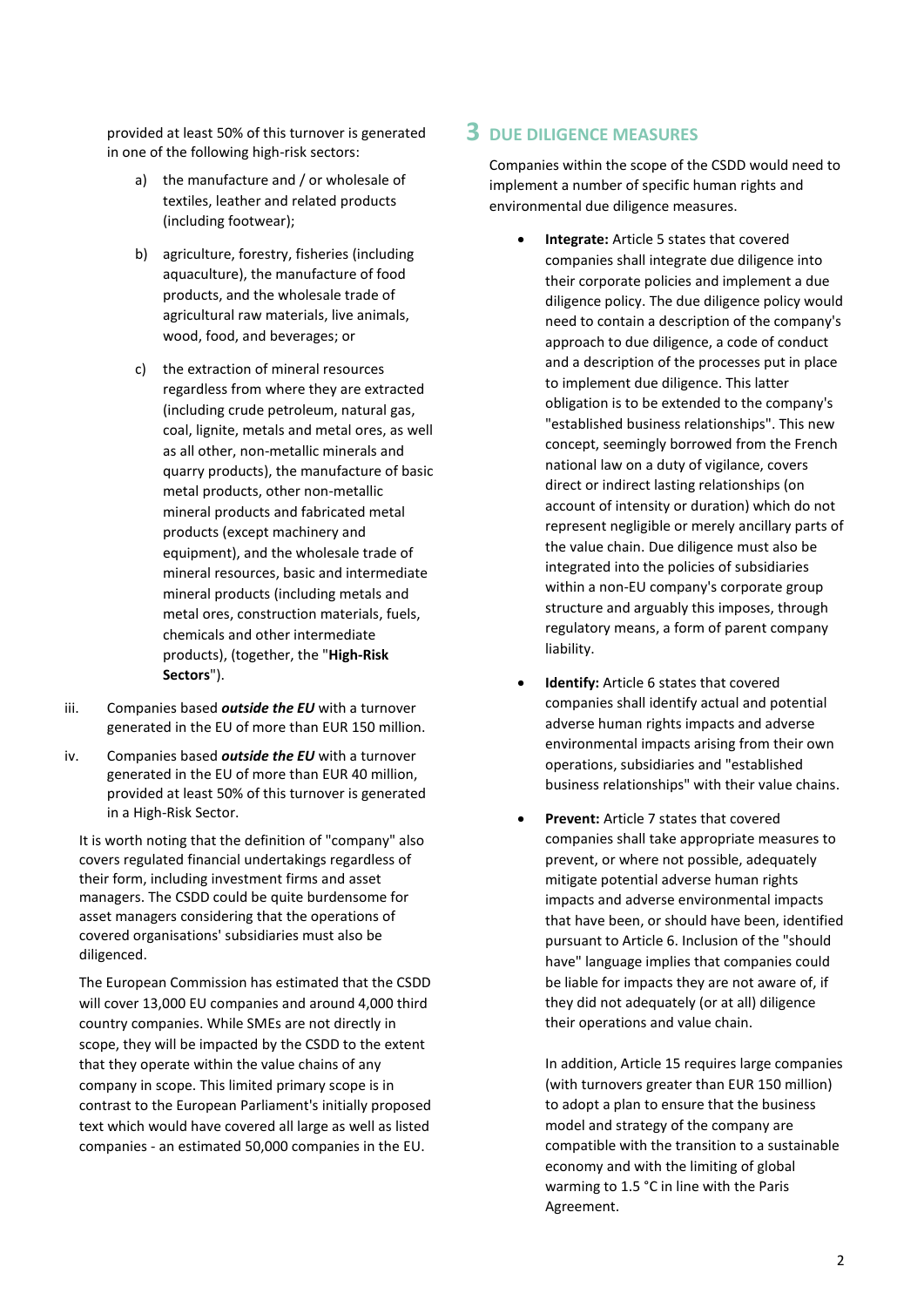- **End and minimise:** Article 8 states that covered companies shall take appropriate measures to bring actual adverse impacts that have been, or should have been, identified pursuant to Article 6 to an end. Where the adverse impact cannot be brought to an end, companies will be required to minimise the extent of such an impact.
- **Complaints:** Article 9 states that covered companies shall establish a complaints procedure, which allows interested parties that have legitimate concerns regarding actual or potential adverse human rights or environmental impacts to submit complaints to them. Complainants would be allowed to meet with representatives and request a follow-up on the complaint.
- **Monitoring:** Article 10 states that covered companies shall ensure that companies carry out periodic assessments of their own operations, their subsidiaries' operations and their value chain's operations to monitor the effectiveness of the identification, prevention, mitigation, bringing to an end and minimisation of the extent of human rights and environmental adverse impacts. Assessments would be carried out at least every 12 months and would feed into the company's due diligence policy.
- **Communication:** Article 11 states that covered companies that are not subject to reporting requirements under Articles 19a and 29a of Directive 2013/34/EU1 report on the matters covered by the CSDD by publishing an annual statement on their website.

# **4 ENFORCEMENT**

#### **National Supervisory Bodies**

The Commission envisages that enforcement will be the responsibility of national supervisory bodies who would have the power to carry out investigations, supervise, coordinate, and exchange information. The CSDD provides for a combination of penalties as well as civil liability for a failure to comply with Articles 7 (Prevention) and 8 (End and Minimise). This new twopronged enforcement regime lies in contrast to existing penalty regimes under the corporate reporting obligation of the UK's Modern Slavery Act, for example, which has been criticised by some for lacking enforcement "teeth".

EU in-scope companies would be supervised by the national authority located in the Member State in which the company has its registered office. Third countries within the scope of the CSDD will be supervised by the authority located in the Member States that they have a branch in. If the third-country company does not have a branch in the EU, or has multiple branches, it will be supervised by the national authority in the Member State in which the company generated most of its net turnover in the Union (Article 17). In addition, a 'European Network of Supervisory Authorities' is proposed in order to facilitate the cooperation and coordination of the various Member States' supervisory authorities (Article 21).

#### **Pecuniary Measures**

Where proportionate, the supervisory authority may impose pecuniary sanctions on the non-compliant company based on the company's turnover (Article 20), with Member States themselves laying down the specific amounts of such sanctions and taking necessary measures to ensure they are enforced. Companies may also become liable for damages if they fail to bring to an end or mitigate an actual adverse impact under Articles 7 or 8 of the CSDD, and as a result, this failure causes damage (Article 22).

#### **Director's Duty of Care**

The CSDD imposes a duty of care on directors to take into account the consequences of their decisions on human rights, climate change and the environment (Article 25). If a director's remuneration package is linked to their alignment of the company with the company's long-term strategy, a failure to consider these sustainability measures could impact director remuneration. The CSDD would require Member States to integrate these provisions into any existing laws, regulations and administrative provisions regarding breach of directors' duties.

# **5 CRITICISM AND RECEPTION**

Whilst the CSDD has been Heralded by the European [Commission](https://ec.europa.eu/commission/presscorner/detail/en/ip_22_1145) as "a game-changer" which will "project European values on value chains", and welcomed broadly as a step in the right direction, the proposal has already been criticised by some for not going far [enough.](https://interdependencecoalition.eu/the-european-commission-has-missed-an-opportunity-to-make-history-with-its-proposal-on-corporate-sustainability-due-diligence/) For example, the CSDD does not go into great detail on the specific actions that companies will need to undertake to prevent or mitigate adverse impacts that are identified. This could potentially lead to legal uncertainty, which could pose a particular problem from an enforcement perspective if third parties attempt to bring forward damages claims against companies.